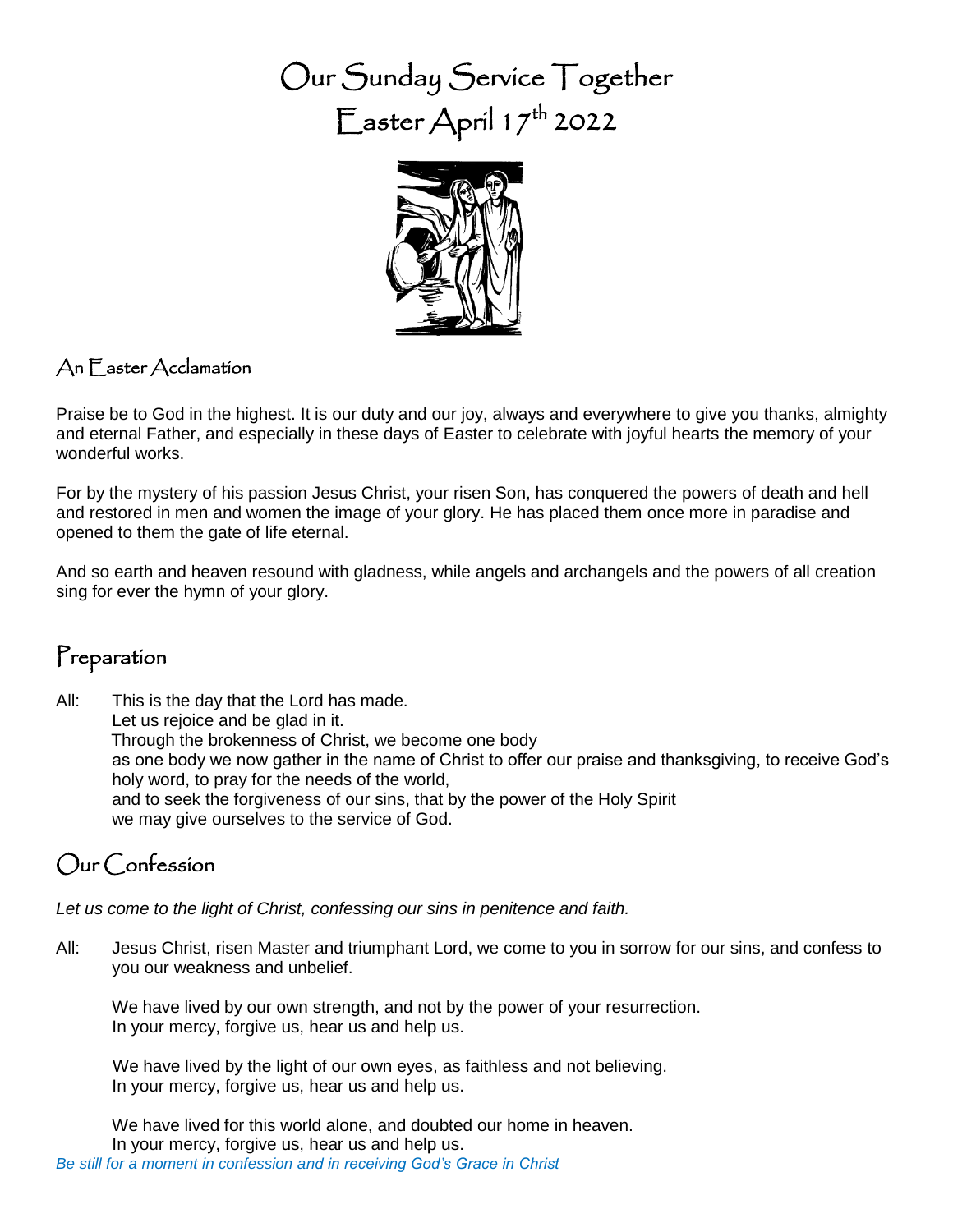All: May Almighty God, who in Jesus Christ has given us a kingdom that cannot be destroyed, forgive us our sins, open our eyes to God's truth, strengthen us to do God's will and give us the joy of his kingdom, through Jesus Christ our Risen Lord. **Amen.**

### The opening prayer

All: The night has passed, and the day lies open before us; let us pray with one heart and mind.

*Silence is kept.*

All: As we rejoice in the gift of this new day, so may the light of your presence, O God, set our hearts on fire with love for you; now and for ever. Amen.

#### The Psalmody Psalm 118.1-2 and 14-24 *We say the psalm aloud*

O give thanks to the Lord, for he is good; his mercy endures for ever. Let Israel now proclaim, 'His mercy endures for ever.'

The Lord is my strength and my might; he has become my salvation.

There are glad songs of victory in the tents of the righteous:

'The right hand of the Lord does valiantly; the right hand of the Lord is exalted;

the right hand of the Lord does valiantly.'

I shall not die, but I shall live, and recount the deeds of the Lord.

The Lord has punished me severely, but he did not give me over to death.

Open to me the gates of righteousness that I may enter through them and give thanks to the Lord.

This is the gate of the Lord; the righteous shall enter through it.

I thank you that you have answered me and have become my salvation.

The stone that the builders rejected has become the chief cornerstone.

This is the Lord's doing; it is marvellous in our eyes.

This is the day that the Lord has made; let us rejoice and be glad in it.

Glory to the Father, and to the Son, and to the Holy Spirit,

as it was in the beginning, is now and ever shall be, world without end. Amen

# Scripture Reading Acts 10.34-43

Then Peter began to speak to them: 'I truly understand that God shows no partiality, **<sup>35</sup>** but in every nation anyone who fears him and does what is right is acceptable to him. **<sup>36</sup>** You know the message he sent to the people of Israel, preaching peace by Jesus Christ—he is Lord of all. **<sup>37</sup>** That message spread throughout Judea, beginning in Galilee after the baptism that John announced: **<sup>38</sup>** how God anointed Jesus of Nazareth with the Holy Spirit and with power; how he went about doing good and healing all who were oppressed by the devil, for God was with him. <sup>39</sup> We are witnesses to all that he did both in Judea and in Jerusalem. They put him to death by hanging him on a tree; **<sup>40</sup>** but God raised him on the third day and allowed him to appear, **<sup>41</sup>** not to all the people but to us who were chosen by God as witnesses, and who ate and drank with him after he rose from the dead. **<sup>42</sup>** He commanded us to preach to the people and to testify that he is the one ordained by God as judge of the living and the dead. **<sup>43</sup>** All the prophets testify about him that everyone who believes in him receives forgiveness of sins through his name.'

#### *At the end of the reading we say:*

All: This is the word of the Lord. Thanks be to God.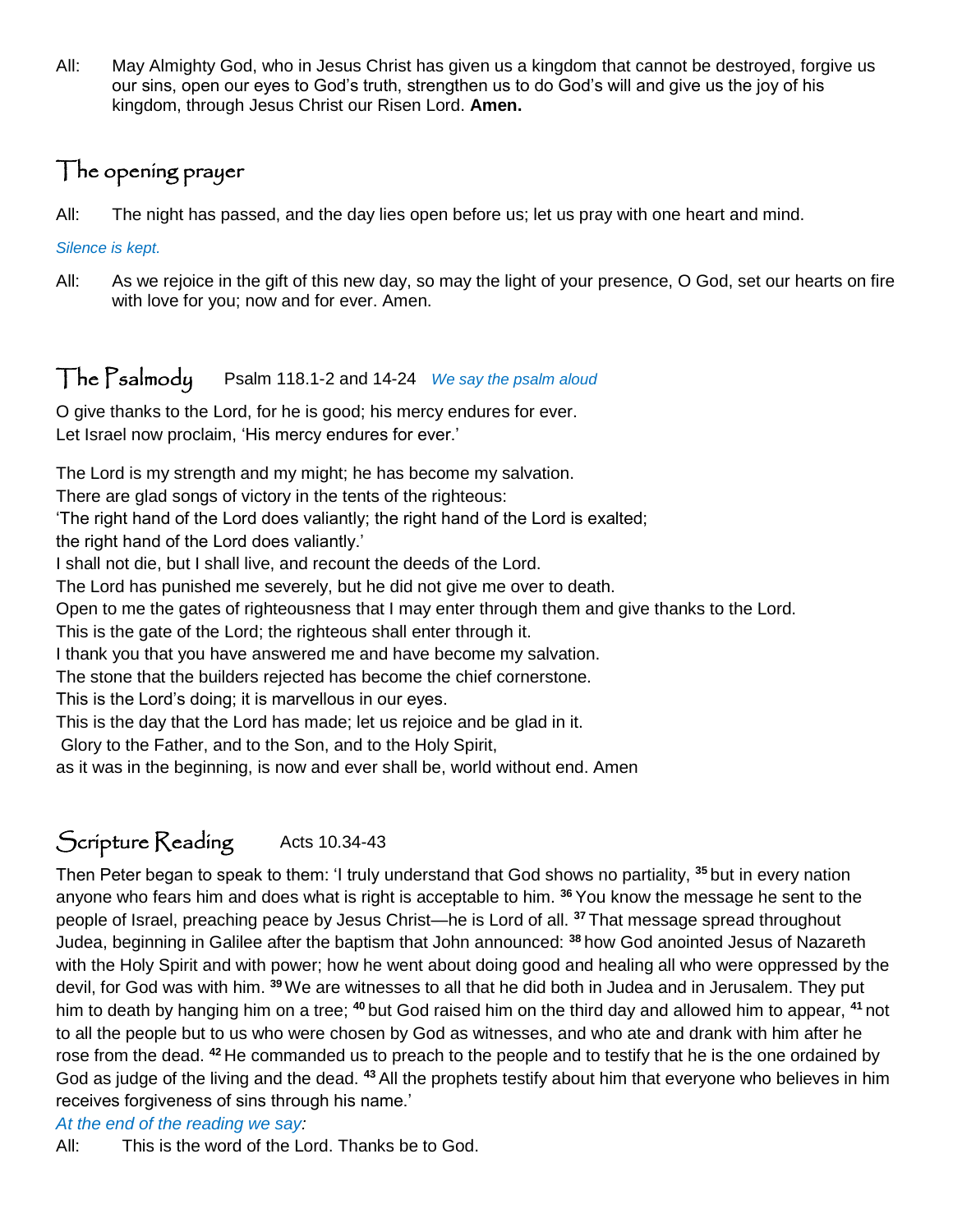# Gloria

All: Glory to God in the highest, and peace to his people on earth.

Lord God, heavenly King, almighty God and Father, we worship you, we give you thanks, we praise you for your glory.

Lord Jesus Christ, only Son of the Father, Lord God, Lamb of God, you take away the sin of the world: have mercy on us; you are seated at the right hand of the Father: receive our prayer.

For you alone are the Holy One, you alone are the Lord, you alone are the Most High, Jesus Christ, with the Holy Spirit, in the glory of God the Father. Amen.

# The Gospel John 20.1-18

Early on the first day of the week, while it was still dark, Mary Magdalene came to the tomb and saw that the stone had been removed from the tomb. **<sup>2</sup>** So she ran and went to Simon Peter and the other disciple, the one whom Jesus loved, and said to them, 'They have taken the Lord out of the tomb, and we do not know where they have laid him.' **<sup>3</sup>** Then Peter and the other disciple set out and went towards the tomb. **<sup>4</sup>** The two were running together, but the other disciple outran Peter and reached the tomb first. **<sup>5</sup>** He bent down to look in and saw the linen wrappings lying there, but he did not go in. **<sup>6</sup>** Then Simon Peter came, following him, and went into the tomb. He saw the linen wrappings lying there, **<sup>7</sup>** and the cloth that had been on Jesus' head, not lying with the linen wrappings but rolled up in a place by itself. **<sup>8</sup>** Then the other disciple, who reached the tomb first, also went in, and he saw and believed; **<sup>9</sup>** for as yet they did not understand the scripture, that he must rise from the dead. **<sup>10</sup>** Then the disciples returned to their homes.

**<sup>11</sup>** But Mary stood weeping outside the tomb. As she wept, she bent over to look into the tomb; **<sup>12</sup>** and she saw two angels in white, sitting where the body of Jesus had been lying, one at the head and the other at the feet. **<sup>13</sup>** They said to her, 'Woman, why are you weeping?' She said to them, 'They have taken away my Lord, and I do not know where they have laid him.' **<sup>14</sup>**When she had said this, she turned round and saw Jesus standing there, but she did not know that it was Jesus. **<sup>15</sup>** Jesus said to her, 'Woman, why are you weeping? For whom are you looking?' Supposing him to be the gardener, she said to him, 'Sir, if you have carried him away, tell me where you have laid him, and I will take him away.' **<sup>16</sup>** Jesus said to her, 'Mary!' She turned and said to him in Hebrew, 'Rabbouni!' (which means Teacher). **<sup>17</sup>** Jesus said to her, 'Do not hold on to me, because I have not yet ascended to the Father. But go to my brothers and say to them, "I am ascending to my Father and your Father, to my God and your God."' **<sup>18</sup>** Mary Magdalene went and announced to the disciples, 'I have seen the Lord'; and she told them that he had said these things to her.

*at the end of the reading we say:*

All: This is the word of the Lord. Thanks be to God.

# A Reflection for the day

No one had expected the events of Easter!

We see this, from the moment of the transfiguration, as Jesus begins to tell the disciples that he will die and be raised. These are dark and foreboding words that leave much perplexity, confusion, and concern about the words Jesus uses.

Even with these words no one had really expected Jesus to be arrested, to have been convicted and then crucified. And now, early in the morning there is more to be perplexed about – for no one expected the resurrection; not like this at least. Judaism did look forward with hope for the 'day of days' and the end of all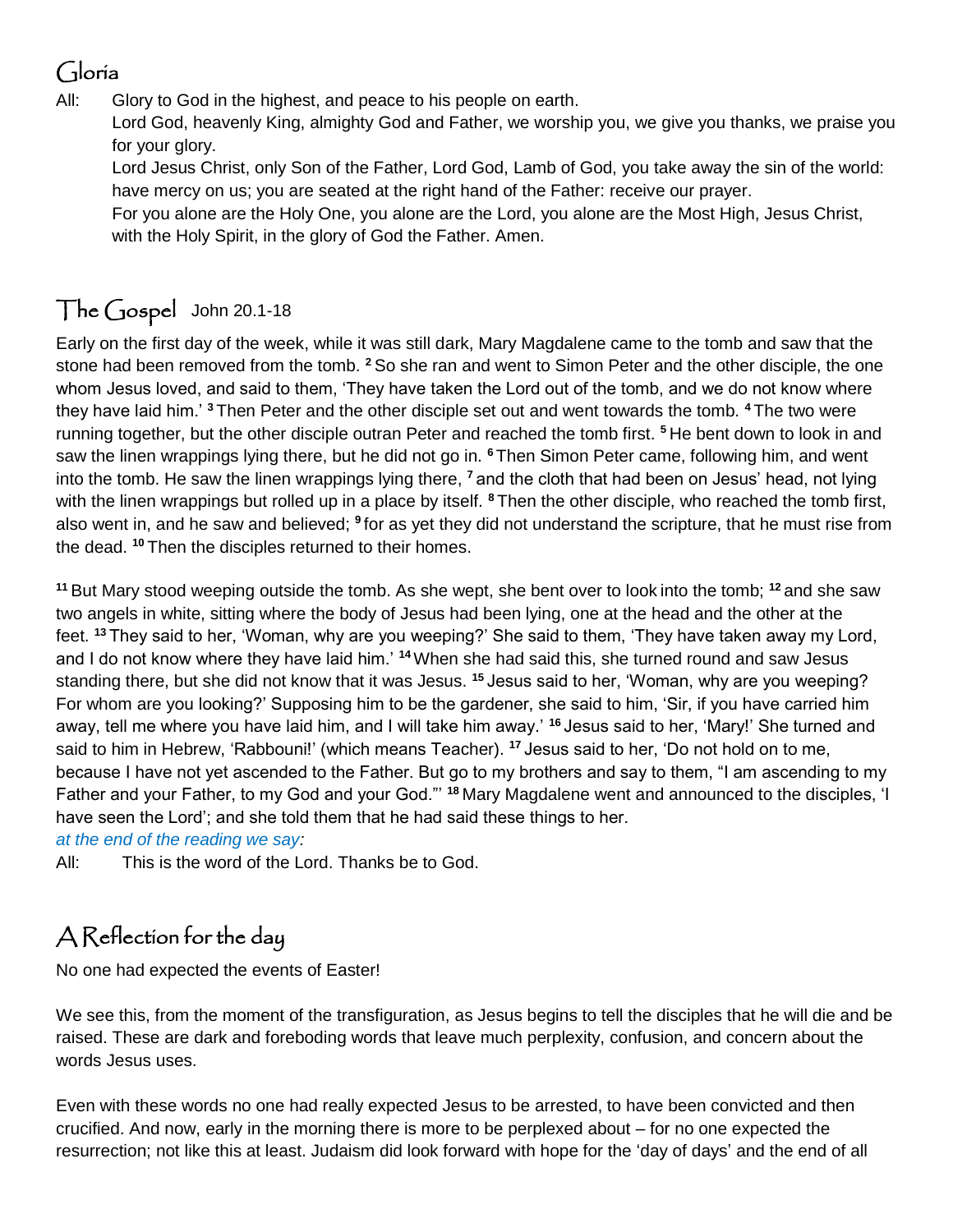time when Israel would be raised by God en-masse to share the new heavens and earth. When they read the prophets' words they did not think for a moment of a single dead and buried person being transformed or re-embodied. But here it is, the future promise come crashing into the present.

This makes nonsense of claims that the story was little more than imagination at work, or grief giving rise to a story that would give hope rather than face the disappointment. Many folks in first century Judaism had hopes in God which were again and again dashed. None are recorded as having gone about saying their dream had come true, just differently than they expected it too. Except for those who followed Jesus of Nazareth; the one they were calling Messiah, the Christ.

That first morning of the week is not filled with instant faith and things clicking into place, but with ongoing perplexity at what is seen – angels, empty tomb, soldiers sleeping, grave clothes neatly folded, and a gardener. There are questions amidst the grief poured out; 'where have you taken my Lord?', says Mary as she looks through tear soaked eyes. If the tears blinded Mary to a recognition of who was before her, words seemed to work.

'Mary', is all that is needed and she replies to him in Hebrew, 'Rabbouni!'. Why not in her, and Jesus' native language of Aramaic we may wonder? Might it be because she still does not recognise Jesus and think this is someone else. Probably not, for Jesus continues with words only he could say, 'Do not hold on to me, because I have not yet ascended to the Father.'

'Do not hold on to me' is better translated as 'do not keep clinging to me'. Mary has to let go of her personal relationship with the physical Jesus she knew and begin the task of embracing a new relationship, via the Spirit that would come after Jesus had ascended. For Mary, and for all following, there is a relationship with Jesus to be entered into, for whilst he is absent in body he is present by the power of His Spirit.

There is always a temptation to cling to what we have known in the past of God with us. Jesus calls Mary, he calls all of us instead to step forward and embrace the life that is come through him and is coming to us by the Power of the same Spirit that raised him from the dead. If we find ourselves unsure about the how of it all, or find we are struggling to get a clear picture of Christ before us, we are in good company.

Mary does let go and I wonder if this Easter morn we might also let go. Let go of the things of God past we cling to and venture forth in faith, and by the power of the Spirit, into the life of Kingdom that is both coming and already here, forwards into the resurrection life that will be ours in Christ, and by the seal of the Spirit already is a power at work within.

# The Creed

All: I believe in God, the Father almighty, creator of heaven and earth. I believe in Jesus Christ, his only Son, our Lord, who was conceived by the Holy Spirit, born of the Virgin Mary, suffered under Pontius Pilate, was crucified, died, and was buried; he descended to the dead. On the third day he rose again; he ascended into heaven, he is seated at the right hand of the Father, and he will come to judge the living and the dead. I believe in the Holy Spirit, the holy catholic Church, the communion of saints, the forgiveness of sins, the resurrection of the body, and the life everlasting. Amen.